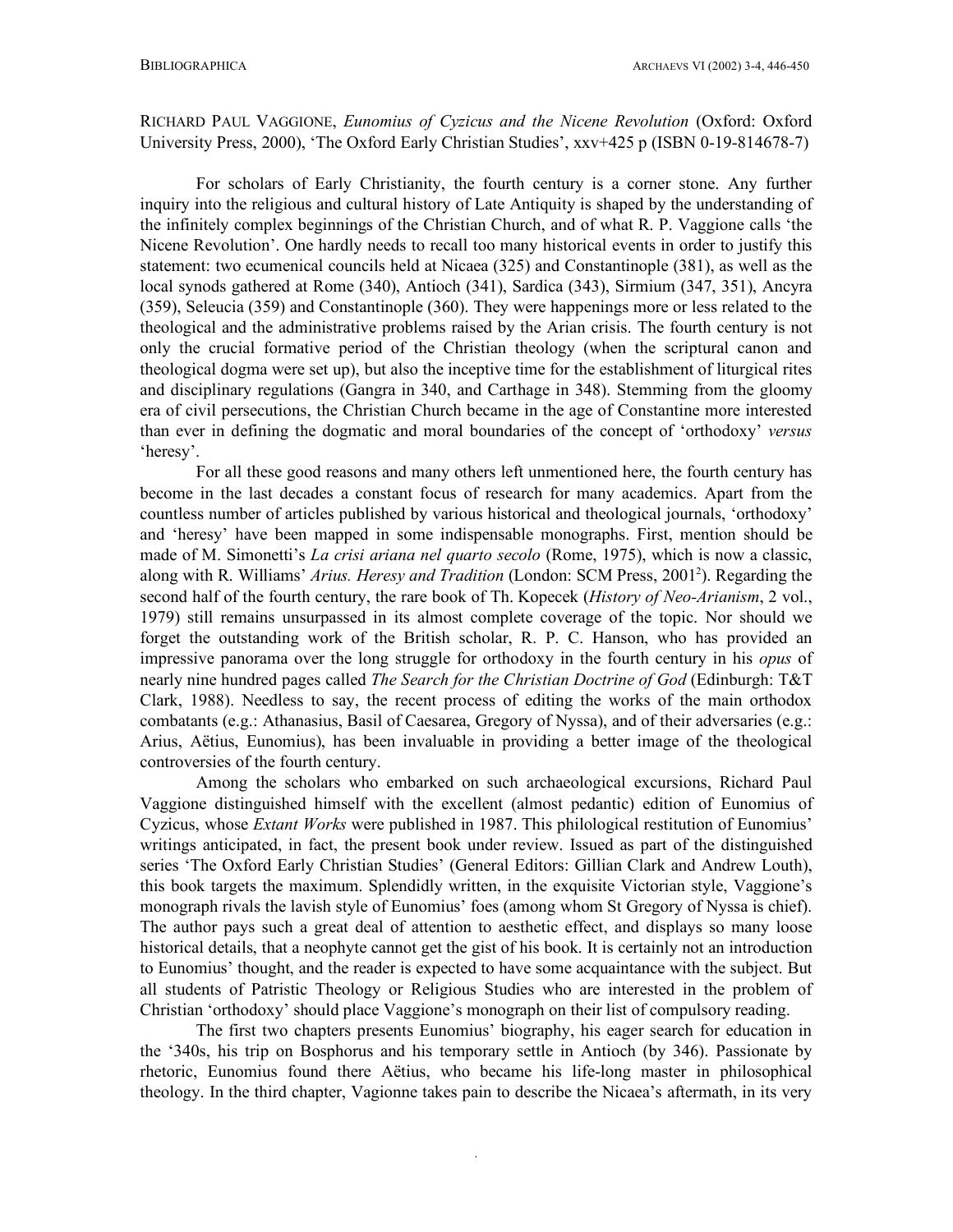1

political and ecclesiastical aspects, but in the presentation of Eunomius' thought one finds little diachronic references. The reader interested in the genesis of Eunomius' three remnant books can refer to Vaggione's comprehensive introduction of the *Extant Works* (OUP, 1987). It is probably enough to say that Eunomius' *Apologia* was written around 359, and then *Apologia Apologiae* in 378/9 and 382/3. The 'exposition of faith' (*ekthesis tes pisteos*) was delivered at the Emperor Theodosius' request by 383. The last work of Eunomius shows in particular his desperate but tardy attempt to shift from a metaphysical theology (which changed the Trinitarian name of 'Father, Son, and Holy Spirit' into an abstract ontological description of 'the first essence, the second, and the third one') to a more biblical confession.

The understanding of Christ was determinative for Eunomius' consequent philosophical options. One of his most striking claims was, probably, that human mind can grasp God's essence by the concept of 'ungeneracy' (*agennesia*). Eunomius was looking for a divine attribute, in which the Son ('generate' by definition) could not take part, while he excluded any possibility for a theology of the natural unity and personal difference in God (implementing a *non-numerical* idea of Trinity). One could say that Eunomius undermined by far Arius' 'hymnic theology' (R. Williams), when he pretended that the human mind can know God's nature (a possibility excluded *ab initio* by Arius, even in reference to Christ). This dogmatic statement against the triune God of Nicaea determined Eunomius to change even the baptismal practice, opting for just one immersion into water (symbolising Christ's death) instead of three (calling God as 'Father, Son, and Holy Spirit', Matthew 28: 19). The Nicene theologians saw in Eunomius' readiness to modify the service of initiation into the Christian mysteries as a proof of his disrespect towards the authority of the Scriptures, and against the One who gave the commandment. For Eunomius, the Son did not exist 'before his own coming to be' (*Apol.* 12. 10-12), which went directly contrary to the Nicene expression 'begotten before all ages.' Consequently, Eunomius' Trinitarian theology becomes not only subordinationst, but also mythological, since it introduces temporality into the realm of the divine. Christ then could be called the Son of God only by adoption, and this enfeebled his dignity of 'Saviour' (only formally recognised).

Chapter five and six offer a narrative history of Eunomius' evolution among the theological actors of the late 350s and early 360s, when imperial policy wedded ecclesiastical interests. Chapter seven describes the historical circumstances following Constantius' death (361), and their implications for the ongoing battle between theologians. Vaggione suggests that Eunomius' fall (along with the oblivion of Aëtius) is the result of his incapacity to address issues of potential popularity. On the other hand, 'Aëtius and Eunomius were looking to shock, and they succeeded' (256). His abstract, non-biblical terminology and great appeal for dialectic can be contrasted with the Cappadocian Fathers' rhetorical skills and immense knowledge of the Scriptures. Nicene theologians held only two types of 'divine names'. The first category includes names that are not interchangeable, and which refer to God *ad intra* (since 'Father, Son and Holy Spirit' tell about the inner mode of existence of the Godhead). The second category includes names that refer to God *ad extra*, describing his activities in the world (perceived, of course, through the lens of religious belief). In both cases, names express relation not essence. Yet Eunomius could defend an entirely opposite idea. The reader can sense his unprecedented epistemological arrogance by reading one of Socrates Scolasticus' reports (the perusal of which Spinoza or Hegel might have interested). 'God – said Eunomius – does not know anything more about his own essence than we do, nor is that essence better known to him, and less to us; rather, whatever we ourselves know about it is exactly what he knows, and, conversely, that which he knows is what you will find without change in us.<sup>'1</sup>

<sup>1</sup> SOCRATES, *HE* IV. 7 (PG 67. 473B-C), ET in VAGGIONE (1987), 178; compare with SPINOZA, *Ethica* II, §47: 'Mens humana adaequatam habet cognitionem aeternae et infinitae essentiae Dei'.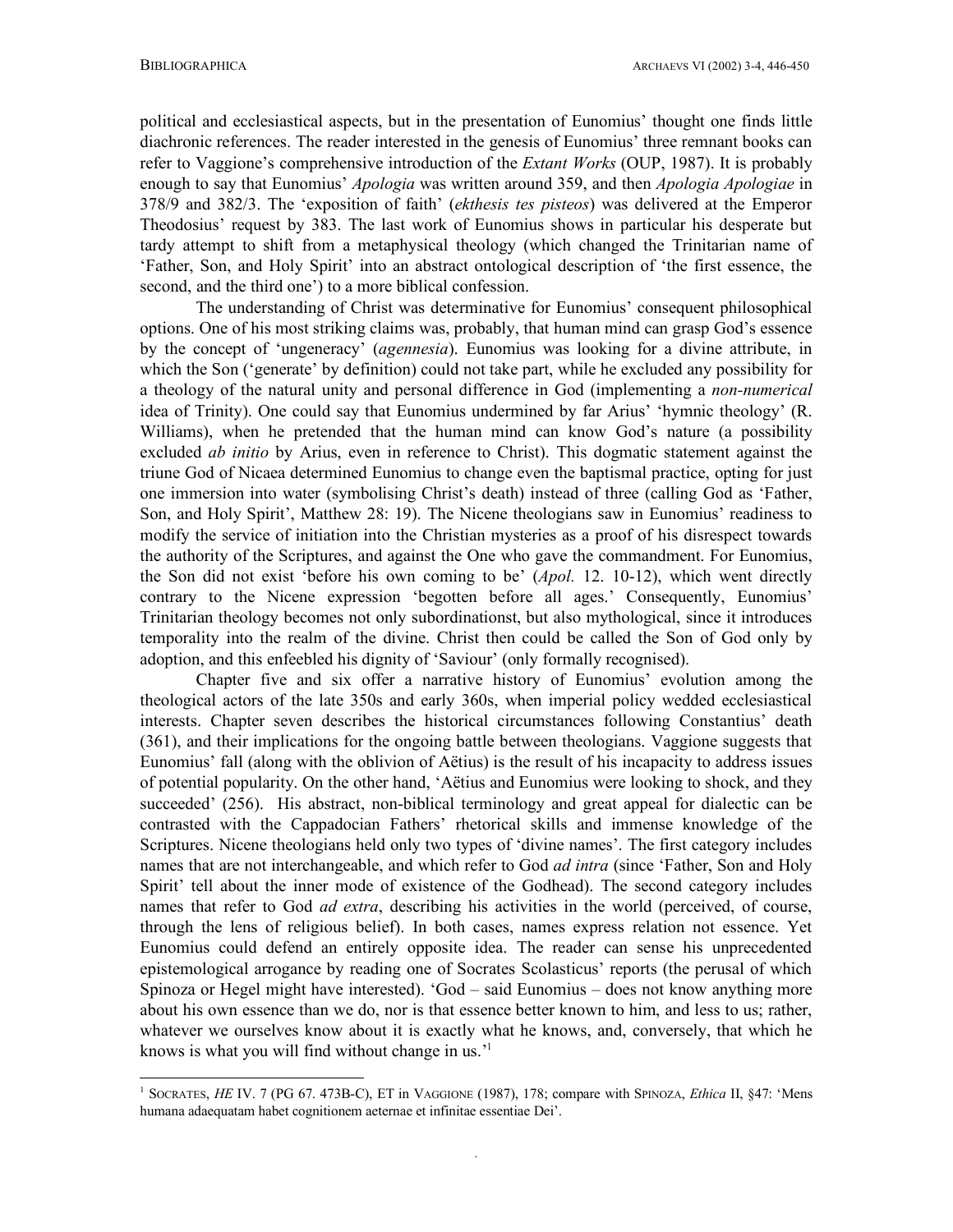The book ends up with a large map of conclusions. Vaggione finds the flexibility of language of the advocates of Nicaea (who did not always communicate very well, if we think of the relationship between Athanasius and the Cappadocians) being the source of their popularity and eventual success. Vaggione does not seem to be convinced that the Cappadocian Fathers and the Neo-Arian theologians were defending two fundamentally distinct *types* of theology, which, one must say, had in mind two different images of Christ. By identifying in the *Apostolic Constitutions* the liturgical ethos of Eunomius' theology, Vaggione suggests that, practically, the differences between the heretic and the orthodox Christians were, by the end of the fourth century, almost negligible. Yet, I suspect that this hasty approximation has too much of a modern understanding of what an ecumenical Christian theology could tolerate. The changes of the baptismal formula, the omission of any reference to prayerful knowledge or mystical contemplation, and the scarcity of scriptural inspiration in Eunomius' writings, meant for the Cappadocian Fathers as much as his degradation of the ontological status of the Son and of the Spirit.

Regarding the more difficult question about 'how the Nicene revolution was possible', Vaggione – following M. Polanyi's epistemology – suggests that the answer cannot be found in the explicit propositional disagreements. The framework, which could breed views against the theological principles of the Nicene, has its roots far beyond the start of the controversy (possibly connected to Lucian of Antioch and his exegesis of Scripture). Nicaea included formulae (such as the famous 'ek tes ousia tou Patros') which were withdrawn later, at the Council of Constantinople. This shows the readiness of Athanasius and of the Cappadocian fathers to be more fluid in their terminology, though very strict in emphasising the essential unity between the Father and the Son, which was fundamentally rejected by Eunomius. As with R. P. C. Hanson's history of the theological disputations in the fourth century, Vaggione's envisages the process of achieving 'orthodoxy' as an experiment of trial and error. (This is pretty much the same scheme as that of I. P. Culianu, applied in his account of the genesis and development of Gnosticism in Mediterranean culture.)

Vaggione's historical documentation is most impressive, and his writing seductive. (In particular, I enjoyed the opening of his book, describing the climate and the geography of Cappadocia.) But the expansive literary style is sometimes too expensive and can never find universal acclamation. By following the norms of narrative history, Vaggione mingles too easily in one single chapter, for example, insightful philosophical digressions with overtly psychological portrayals of his subjects. Besides, his theologically correct position leaves the reader confused about the value of his scholarly ratings, and especially of his assessment of the Nicene theology, which is still being represented by a wide range of theologians in the traditional Christian churches. Obviously, Vaggione wrote his book under the motto *'audi partem alteram'*, but this should have not prevented him from a more incisive and clear-cut evaluation of Eunomius' inconsistent ideas.

*Eunomius of Cyzicus and the Nicene Revolution* includes an excellent appendix listing 'the theologically significant passages of Scripture used by Non-Nicene' (382-395). The author could also have designed a chronological table, to guide the reader through the very dense bulk of data displayed in every chapter. One might also like to learn about the modern reception of Eunomius' theology, but the book does not include a bibliography (separate from the footnotes), with this information. Some readers could object likewise that, occasionally, the references given in the footnotes do not entirely cover the meaning of the main text (see his anachronistic use of St Augustine on behalf of the Nicene theologians<sup>2</sup>, indealing with the old-testamentary

-

<sup>2</sup> VAGGIONE, *Eunomius of Cyzicus*, especially the footnote 345, page 135.